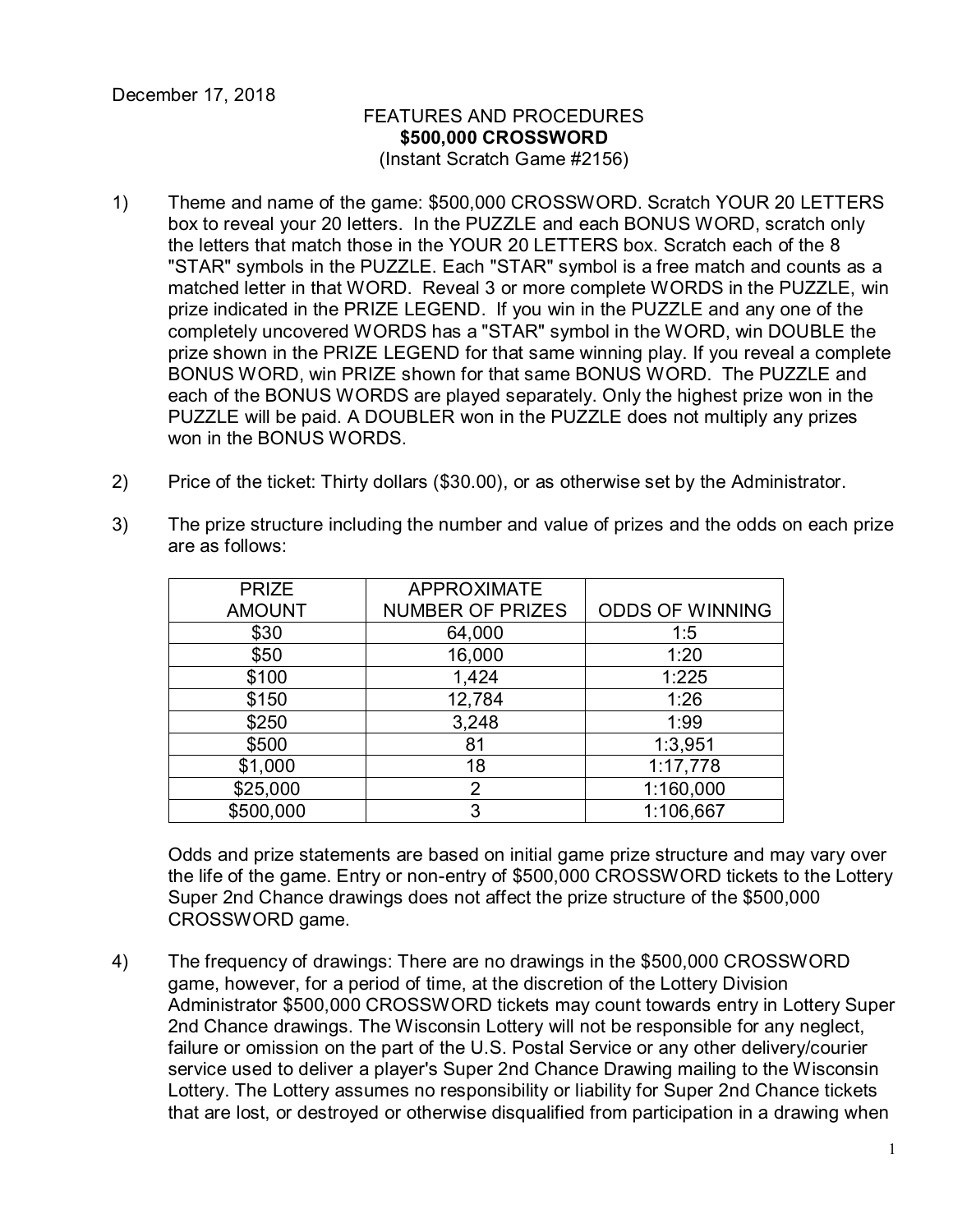such tickets are in the control of the Lottery. All tickets sent to the Wisconsin Lottery to enter the Super 2nd Chance drawings become property of the Wisconsin Lottery and will not be returned. Only tickets sent to and received at the correct address for entry into the Super 2nd Chance drawing will be eligible for the Super 2nd Chance drawing.

5) The method of selecting winners: There is one (1) crossword PUZZLE and two (2) BONUS WORDS on each \$500,000 CROSSWORD ticket. The PUZZLE and each BONUS WORD is played separately.

The holder of a ticket where the letters in the uncovered YOUR 20 LETTERS box match the letters in the PUZZLE to complete three (3) or more complete WORDS shall win the prize shown in the PRIZE LEGEND for that same number of complete WORDS. The holder of a ticket where the letters in the uncovered YOUR 20 LETTERS box match the letters in the PUZZLE to complete three (3) or more complete WORDS, and where one (1) of those completed WORDS has a "STAR" play symbol imaged in place of one (1) of the letter spots within that WORD, shall win two (2) TIMES the prize amount shown in the PRIZE LEGEND for that same number of complete WORDS.

The holder of a ticket where the letters in the uncovered YOUR 20 LETTERS box match the letters in the BONUS WORD 1 play area to complete the entire BONUS WORD shall win the prize shown in the uncovered BONUS WORD 1 PRIZE play spot.

The holder of a ticket where the letters in the uncovered YOUR 20 LETTERS box match the letters in the BONUS WORD 2 play area to complete the entire BONUS WORD shall win the prize shown in the uncovered BONUS WORD 2 PRIZE play spot.

The possible complete WORDS on the ticket will be shown in the PUZZLE. The possible complete BONUS WORDS will be shown in the BONUS WORD play areas. Each possible complete WORD consists of three (3) or more letters and fills a complete word space. Each possible complete BONUS WORD consists of six (6) letters and fills a complete BONUS WORD space. Letters in the crossword puzzle combined to form a complete WORD must appear in a continuous horizontal (from left to right) or vertical (from top to bottom) sequence in a word space in the crossword puzzle, and must completely fill that word space. Letters in BONUS WORD 1 combined to form a complete BONUS WORD must appear in a continuous horizontal (from left to right) sequence, and must completely fill the BONUS WORD 1 word space. Letters in BONUS WORD 2 combined to form a complete BONUS WORD must appear in a continuous horizontal (from left to right) sequence, and must completely fill the BONUS WORD 2 word space. A word within a complete WORD or BONUS WORD such as "plan" within "planet" is not a complete WORD or BONUS WORD, since it does not completely fill the word space. Each "STAR" play symbol within the crossword PUZZLE is a free match and counts as a matched letter in that possible complete WORD. Letters forming a word filling a complete word space can only be used to form one (1) complete WORD or BONUS WORD. Complete WORDS cannot be formed on any crossword puzzle by linking letters diagonally, or by reading the letters from right to left or bottom to top. A complete BONUS WORD cannot be formed by reading from right to left. The YOUR 20 LETTERS play area must contain all of the letters in a possible complete WORD in order to form that WORD. The YOUR 20 LETTERS play area must contain all of the letters in a possible complete BONUS WORD in order to form that BONUS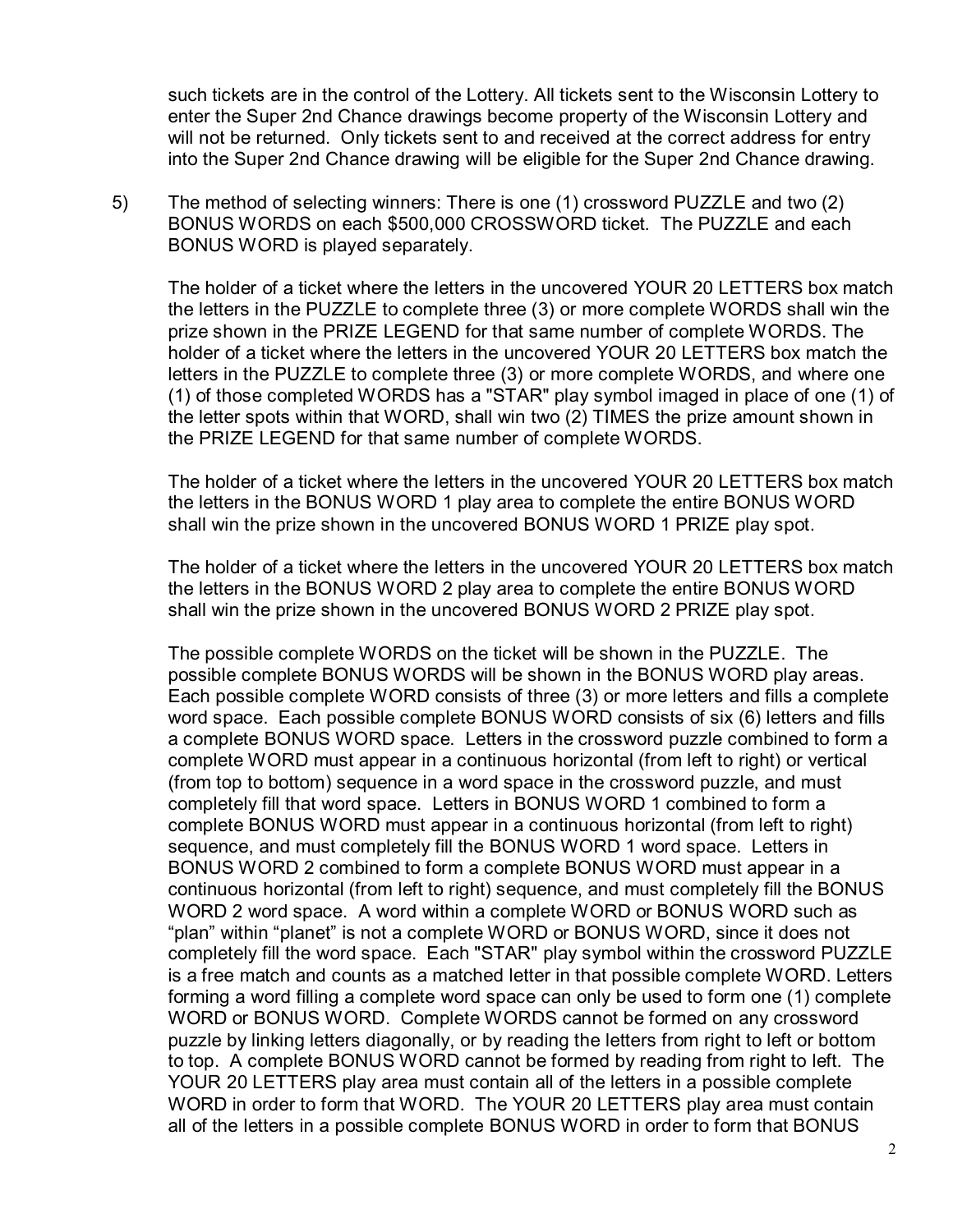## WORD.

A winning PUZZLE can win only the highest prize shown in the PUZZLE LEGEND for that same winning pattern in the PUZZLE, as previously described in these features and procedures; or, if a "STAR" play symbol is imaged in place of one (1) of the letter spots within one (1) of the completed WORDS in the PUZZLE as previously described in these features and procedures, two (2) TIMES the highest prize shown in the PUZZLE LEGEND for that same winning pattern, as previously described in these features and procedures.

A DOUBLER won in the PUZZLE does not apply to any prize won in any BONUS WORD.

- 6) The method of making payment to winners:
	- A. Submission of the original ticket (not a copy), as provided below, shall be the sole method of claiming a prize.
	- B. Payment of prizes under six hundred dollars (\$600) may be made by presenting the ticket for validation and payment to any Wisconsin Lottery retailer.
	- C. The original winning ticket must be signed by a single human being. For-profit and non-profit entities, trusts, and other non-human beings are not eligible to play or claim a prize in this game. Payment of any prize totaling five hundred thousand, nine hundred ninety-nine dollars (\$500,999) or less may be made by either 1) signing the back of the original winning ticket, completing a Lottery claim form and presenting it in person to any Lottery office for validation and payment by the claim deadline under section 6(G), or 2) by signing the back of the original winning ticket, completing a Lottery claim form and mailing it for validation and payment to Lottery Headquarters in Madison. If claiming a prize by mail, the original winning ticket and Lottery claim form must be mailed to Lottery Headquarters in Madison in a properly addressed envelope with the postage duly prepaid by the claim deadline under section 6(G). Payment of any prize totaling five hundred and one thousand dollars (\$501,000) or more must be made by signing the back of the original winning ticket, completing a Lottery claim form and presenting it in person to the Lottery Headquarters in Madison for validation and payment by the claim deadline under section 6(G). Personal appearance may be waived at the Lottery Division Administrator's sole discretion.
	- D. Tickets are void if stolen, unissued, mutilated, altered, counterfeit, or otherwise fail validation tests. The Lottery at its sole discretion reserves the right to pay any mutilated ticket based upon the facts and circumstances of the particular claim. Such action by the Lottery is final and non-reviewable.
	- E. Tickets are void if misprinted. "Misprinted" means any mistake or difference from the original ticket or game specifications of any kind in the printing, manufacturing, packaging or other processing related to the production or distribution of the ticket caused by the raw materials, processes or handling of the ticket until its ultimate sale to the consumer/player. "Misprinted" includes but